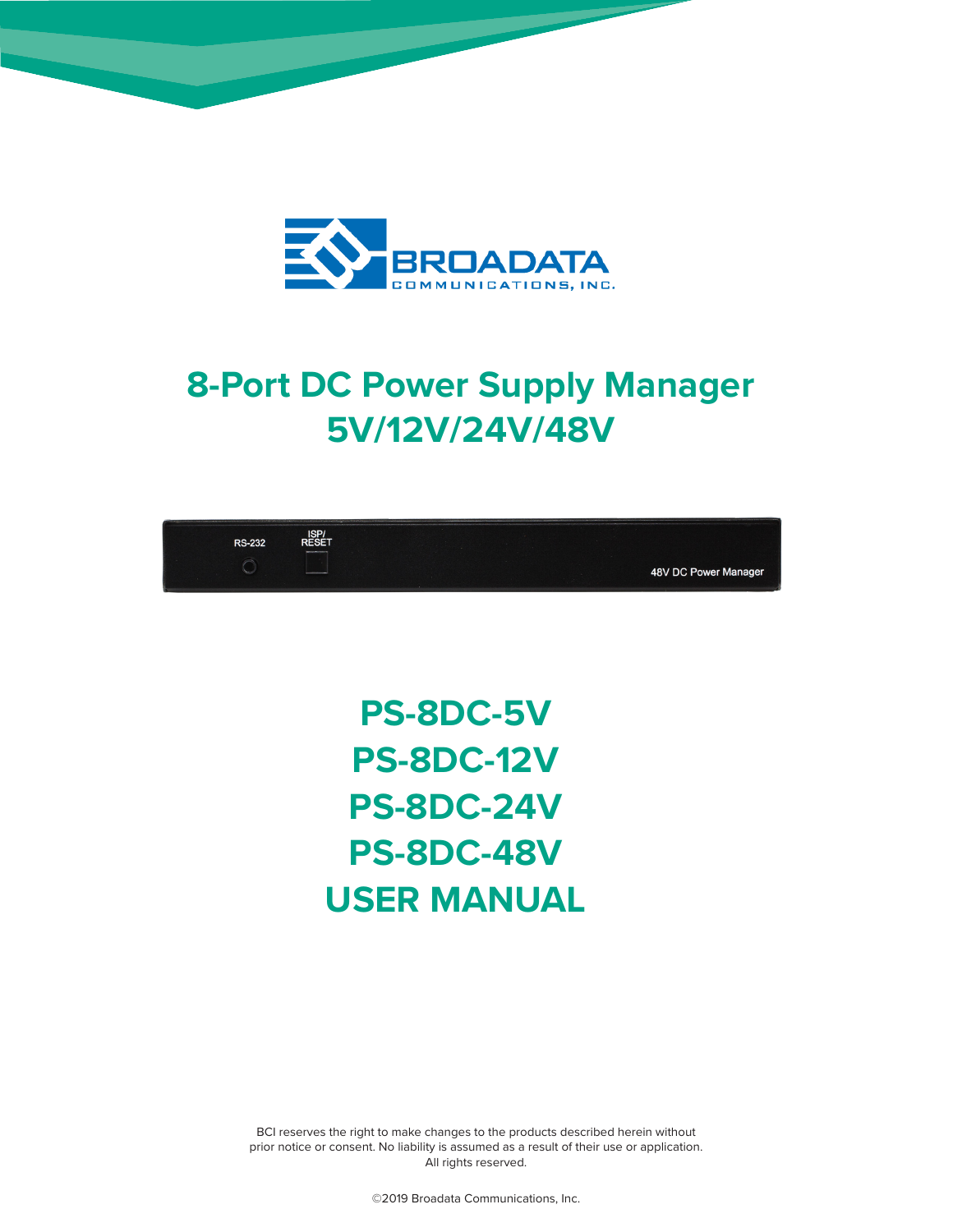#### PLEASE OBSERVE THE FOLLOWING SAFETY PRECAUTIONS

### **SURGE PROTECTION DEVICE RECOMMENDED**

This product contains sensitive electrical components that may be damaged by electrical spikes,surges,electric shock,lightning strikes, etc. Use of surge proctection system is highly recommended in order to protect and extend the life of your equipment.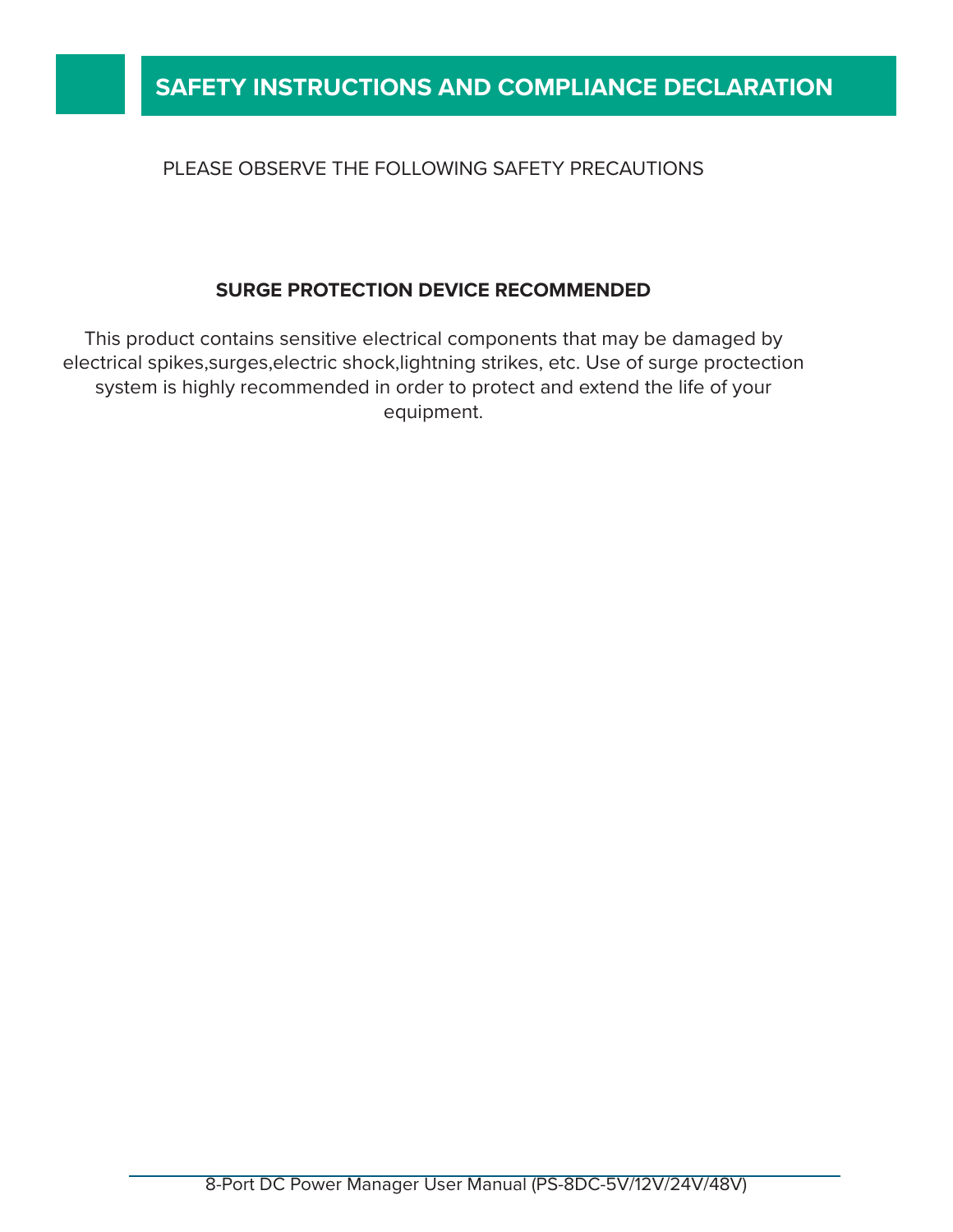### **SAFETY INFORMATION**

Do not use this device near water/liquids. This device should not be exposed to dripping and splashing or liquids.

Clean only with dry cloth.

Do not use solvents such as paint thinners and acetone to clean external casing. Such agents will remove any labels on the device.

Do not block any fan ventilation openings.

Do not install near any sources of intense heat such as radiation, boilers, or other equipment that produce heat

Not intended for use/storage in close proximity of critical medical supplies such as those that might come into direct contact with patients or medical staff.

Protect the power cord from being pinched or damaged at receptacles and the point of exit from the device.

Only use attachment /accessories specified by manufacturer. If you have any questions about the compatibility of an accessory, contact your dealer.

In case liquid spillage on device, unplug mains power cord and contact your dealer. Continuous use in this case may result in fire or electric shock.

To reduce the risk of electric shock, do not touch connectors with wet hand.

Only power with the marked voltage on the device. Any other voltage can cause fire or electric shock.

Do not use the device if an abnormality occurs. If any smoke or odor becomes apparent, unplug the power cord and contact your dealer. Do not try to repair the device yourself.

Avoid using physically damaged devices. If your device metal housing is seriously physically damaged, the internal components may function abnormally. Contact your dealer.

Do not install the device in an area heavy with dust or constant high humidity. Operating the device in this case may result in fire or electric shock.

Only use supplied power supply. For a list of other compatible medical grade power supplies, contact your dealer.

Install this device in a secure location where it cannot be easily pushed or knocked over.

Use of this device is not suitable for use within 6 ft. of a medical patient.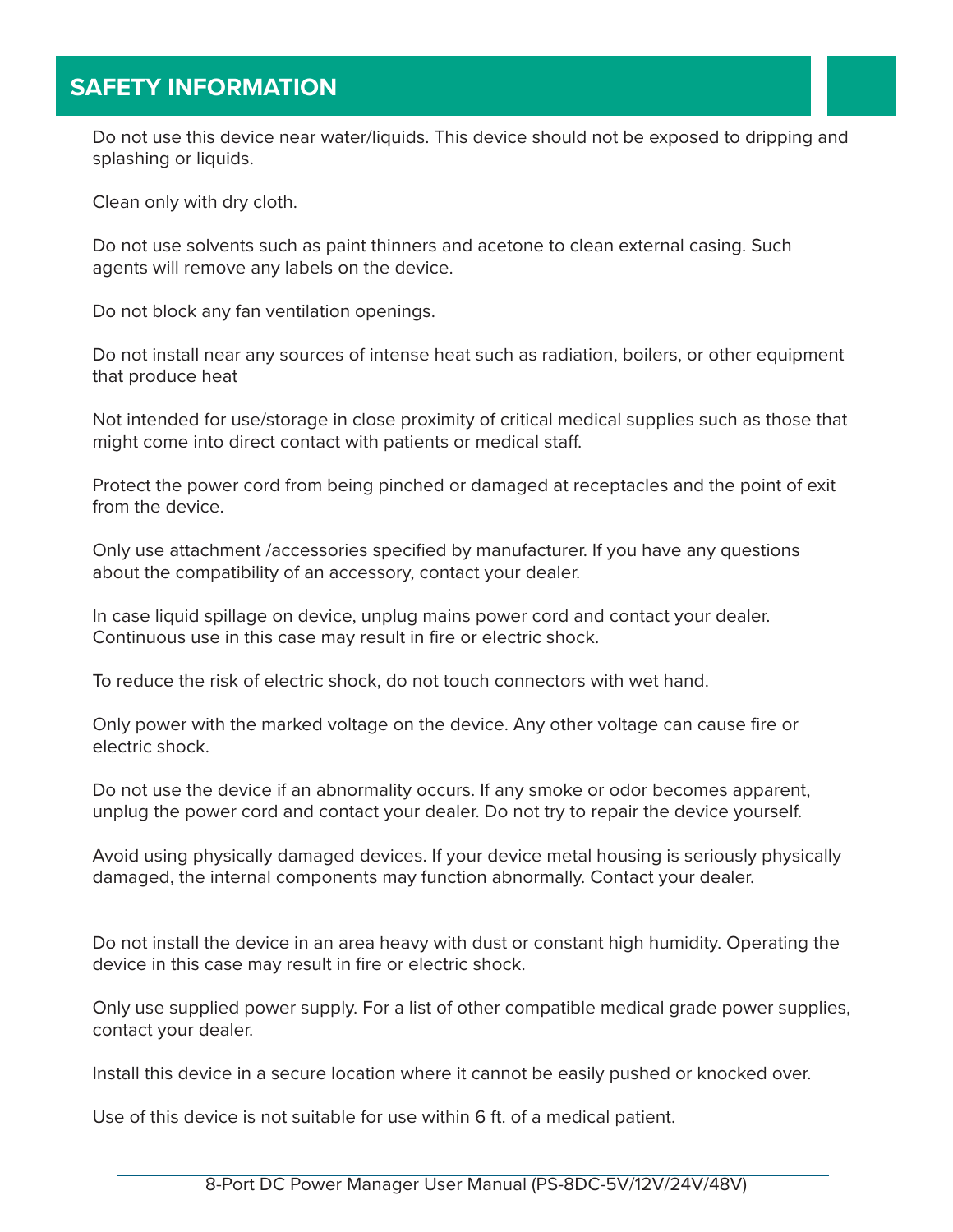| 1.0 | <b>PRODUCT DESCRIPTION</b>             | 5  |
|-----|----------------------------------------|----|
| 2.0 | <b>OPERATION CONTROL AND FUNCTIONS</b> | 6  |
| 2.1 | <b>FRONT/REAR PANEL</b>                | 6  |
| 3.0 | <b>RS-232 SERIAL CONTROL</b>           | 8  |
| 4.0 | <b>RS-232 &amp; TELNET COMMANDS</b>    | 9  |
| 5.0 | <b>WEB GUI CONTROL</b>                 | 11 |
| 5.1 | <b>CONNECTION DIAGRAM</b>              | 18 |
| 5.2 | <b>SPECIFICATIONS</b>                  | 19 |
| 6.0 | <b>SERVICE PROCEDURE</b>               | 20 |
| 7.0 | <b>REPLACEMENT POLICY</b>              | 20 |
| 7.1 | <b>RETURN AND REPAIR SERVICE</b>       | 20 |
| 8.0 | <b>LIMITED WARRANTY</b>                |    |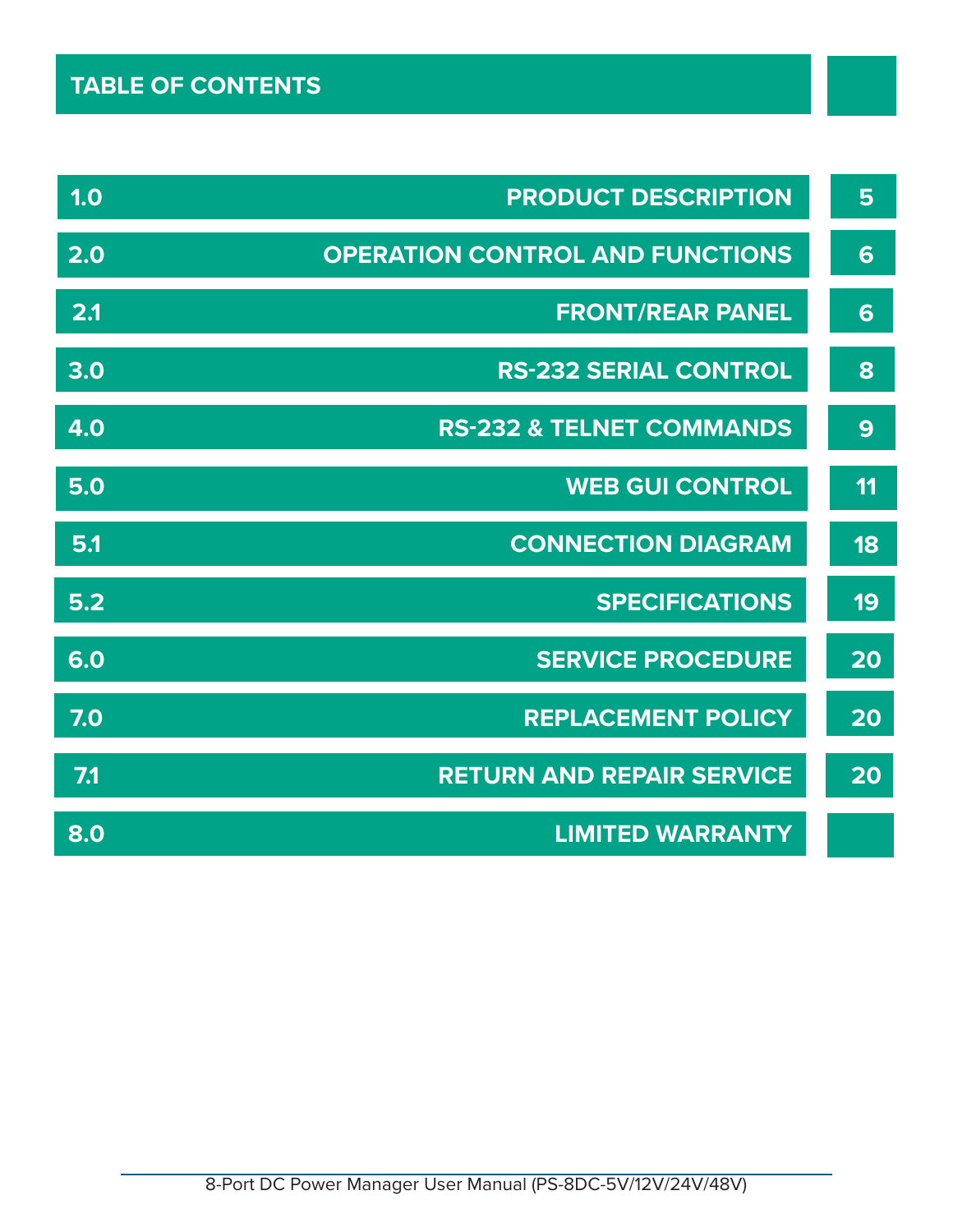This 8-Port Managed DC Power Supply is a DC power splitter which can distribute up to 3 amps of 5, 12, 24 or 48 volt power to up to eight connected devices via 2-pin terminal block connections (120 watts total across all 8 outputs) depending on the model. Ideal for professional applications, this unit provides direct per-port power control via WebGUI, Telnet or RS-232. An integrated, battery backed-up, clock allows for detailed power scheduling based on a repeating daily/weekly schedule, or single events. Up to 2 fans may be connected and their speed can be either automatically controlled based on a detected temperature, or set to a single static speed. Detailed status information about the power input, each power output, current fan speed, and system temperature is provided to give a comprehensive system overview.

#### **FEATURES**

- Power management system providing voltage-controlled current (5V/12V/24V or 48V) on each output
- Battery backed up clock for scheduling power events
- Integrated WebGUI for control and power analysis
- Unit's overall maximum power consumption is only 140 watts
- Supports 8 power output ports with professional 2-pin 3.5mm terminal block connectors

#### **IDEAL FOR**

- Entertainment Rooms & Home Theaters
- Showrooms & Demo Rooms
- Lecture Hall Presentations
- Public Commercial Displays
- AV Equipment and Control Rooms

#### **PACKAGE CONTENTS**

- 1- 8-Port DC Power Manager
- 1- DC Power Adapter
- 1- Power Cord
- 1- 8×2-pin Terminal Block to DC Power Adapter Cable
- 1- Fan Power/Control Cable
- 1- 3.5mm to 9-pin D-sub Adapter Cable
- 1- User Manual

#### **SYSTEM REQUIREMENTS**

5V, 12V, 24V or 48V powered equipment requiring less than 15 watts of power using 2-pin 3.5mm terminal block terminated power cables.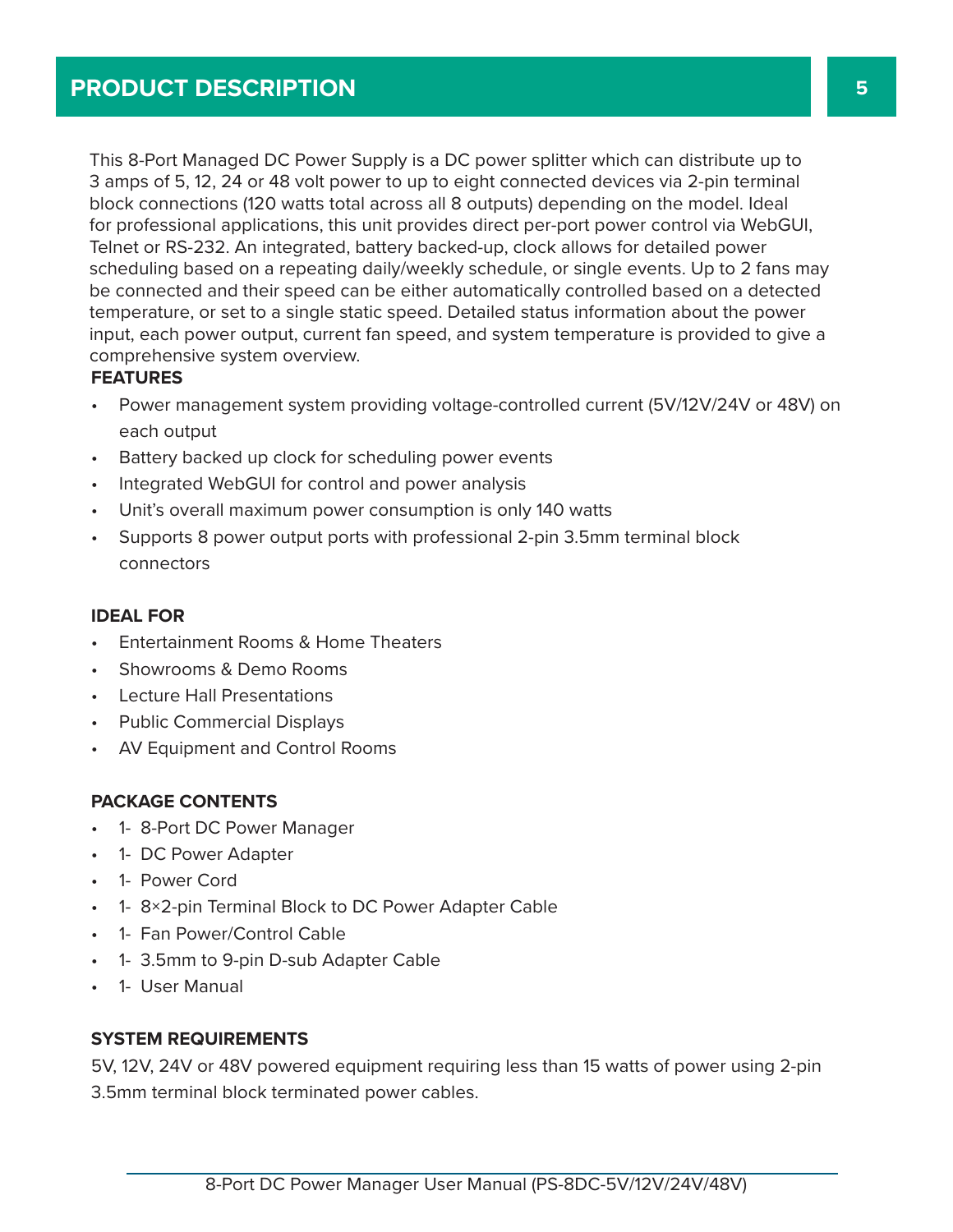### **FRONT PANEL**



| <b>RS-232</b> | ISP/<br>RESET |                     |
|---------------|---------------|---------------------|
|               |               | 5V DC Power Manager |

| <b>RS-232:</b><br>Connect directly to your PC/laptop using a 3.5mm mini-jack to 9-pin adapter<br>to send RS-232 commands to control the unit. Mounts to a single-gang<br>electrical box or mud-ring |                       |                                                                                                                                  |
|-----------------------------------------------------------------------------------------------------------------------------------------------------------------------------------------------------|-----------------------|----------------------------------------------------------------------------------------------------------------------------------|
|                                                                                                                                                                                                     |                       | <b>ISP/RESET:</b> This button has multiple functions, see below.                                                                 |
| za                                                                                                                                                                                                  | <b>ISP MODE:</b>      | Press and hold this button while powering the unit on to enter<br>ISP mode. This mode is for firmware upgrage                    |
|                                                                                                                                                                                                     | <b>FACTORY RESET:</b> | Press and hold this button for 5+ seconds, after the unit is<br>already powered on, to perform a full factory reset of the unit. |
| <b>REBOOT:</b>                                                                                                                                                                                      |                       | Momentarily press this button, after the unit is already powered<br>on, to reboot the unit.                                      |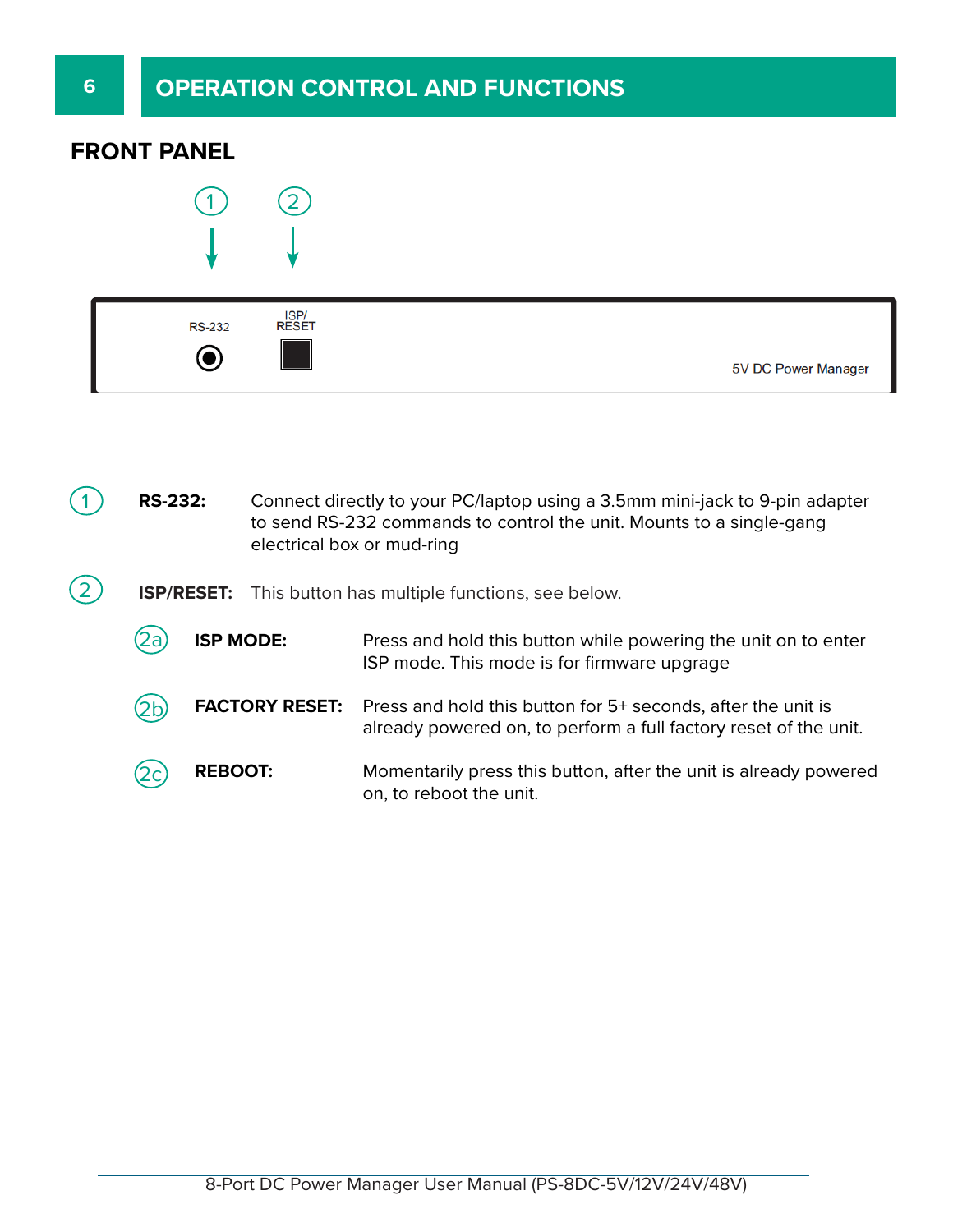### **OPERATION CONTROL AND FUNCTIONS 7**

### **REAR PANEL**

 $\circ$ 



- **POWER OUT & LEDs 1<sup>~</sup>8:** Connect power cables with 3.5mm 2-pin terminal blocks from units requiring 5V, 12V, 24V or 48V power. Up to 8 devices can be powered. When power is available from a port, the associated LED will be green. When a power port is disabled its LED will turn off.  $\left(1\right)$
- **12V FAN A/B:** Connect to a dedicated dual-fan power and control cable. Fan speed can be controlled via WebGUI, Telnet, or RS-232.  $(2)$
- **SERV.:** This slot is reserved for firmware update use only.  $\circled{3}$
- **CONTROL:** Connect directly, or through a network switch, to your PC/laptop to control the unit via Telnet/WebGUI.  $\bigcirc$
- **DC 12V:** Plug the 12V DC power adapter into the unit and connect it to an AC wall outlet for power.  $\circledS$ 
	- **ON/OFF:** Flip this switch to turn the unit ON or OFF after connecting a 12V power source.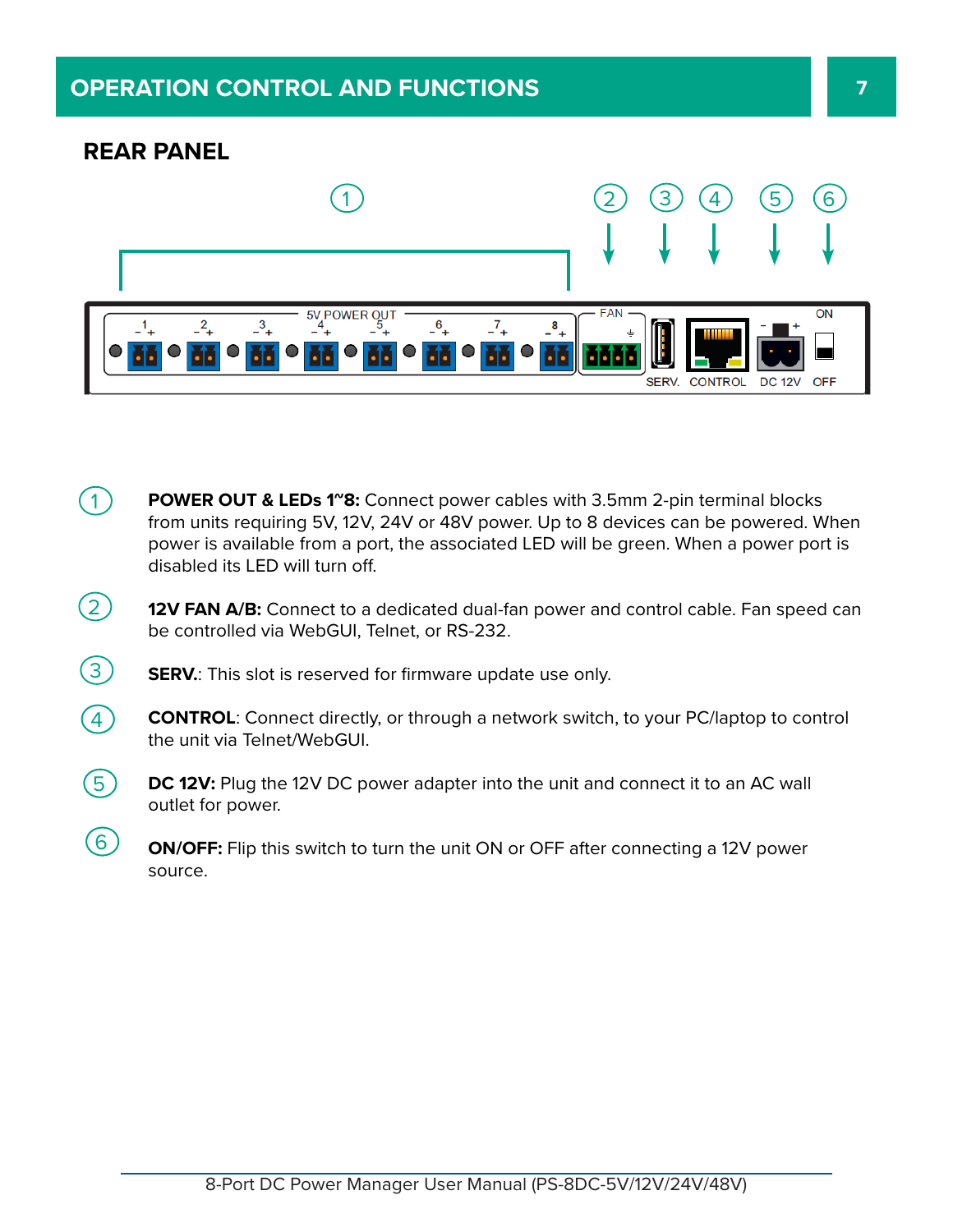### **8 SERIAL CONTROL**

| UNIT |                  |  |  |  |
|------|------------------|--|--|--|
| PIN  | <b>DEFINTION</b> |  |  |  |
| 1    | NС               |  |  |  |
| 2    | <b>TXD</b>       |  |  |  |
| 3    | <b>RXD</b>       |  |  |  |
| 4    | <b>NC</b>        |  |  |  |
| 5    | <b>GND</b>       |  |  |  |
| 6    | <b>NC</b>        |  |  |  |
| 7    | <b>NC</b>        |  |  |  |
| 8    | <b>NC</b>        |  |  |  |
| 9    | ΝC               |  |  |  |

| <b>REMOTE SYSTEM</b> |                  |  |  |  |
|----------------------|------------------|--|--|--|
| <b>PIN</b>           | <b>DEFINTION</b> |  |  |  |
| 1                    | <b>NC</b>        |  |  |  |
| 2                    | <b>RXD</b>       |  |  |  |
| 3                    | TXD              |  |  |  |
| 4                    | ΝC               |  |  |  |
| 5                    | <b>GND</b>       |  |  |  |
| 6                    | <b>NC</b>        |  |  |  |
| 7                    | <b>NC</b>        |  |  |  |
| 8                    | <b>NC</b>        |  |  |  |
| 9                    | ΝC               |  |  |  |

Baud Rate: 19200bps Data Bits: 8 Parity Bits: None Stop Bits: 1 Flow Control: None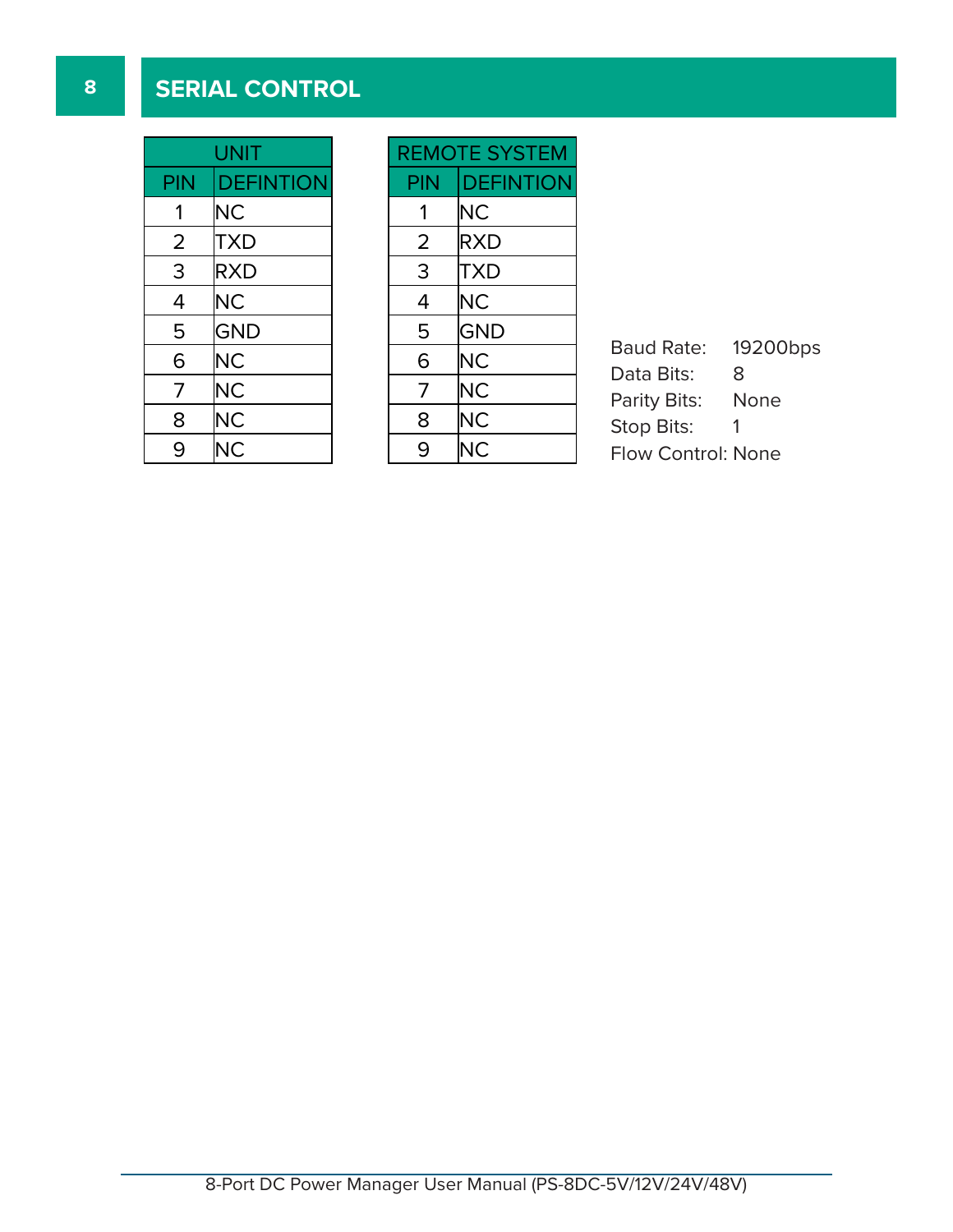## **RS-232 AND TELNET COMMANDS 9**

| <b>DESCRIPTION AND PARAMETERS</b>                                                                                                                                                                                                                  |  |  |  |  |
|----------------------------------------------------------------------------------------------------------------------------------------------------------------------------------------------------------------------------------------------------|--|--|--|--|
| SHOW THE FULL COMMAND LIST.                                                                                                                                                                                                                        |  |  |  |  |
| SHOW THE FULL COMMAND LIST.                                                                                                                                                                                                                        |  |  |  |  |
| SHOW A DESCRIPTION OF COMMAND N1.<br>N1 = {COMMAND NAME}<br>(UPPERCASE ONLY)                                                                                                                                                                       |  |  |  |  |
| DISPLAY THE CURRENT IP CONFIGURATION.                                                                                                                                                                                                              |  |  |  |  |
| SET THE FULL STATIC IP CONFIGURATION.<br>$N1 = X.X.X.X$ $[X = 0$ $\infty$ 255, IP ADDRESS]<br>$N2 = X.X.X.X$ $[X = 0$ $^{\circ}$ 255, NETMASK<br>$N3 = X.X.X.X$ $[X = 0$ $\degree$ 255, GATEWAY                                                    |  |  |  |  |
| ENABLE OR DISABLE DHCP FOR OBTAINING THE UNIT'S IP<br>CONFIGURATION.<br>$N1 = ON$ . OFF                                                                                                                                                            |  |  |  |  |
| SHOW THE UNIT'S FIRMWARE VERSION.                                                                                                                                                                                                                  |  |  |  |  |
| RESET THE UNIT TO THE FACTORY DEFAULT SETTINGS.                                                                                                                                                                                                    |  |  |  |  |
| REBOOT THE UNIT.                                                                                                                                                                                                                                   |  |  |  |  |
| ENABLE OR DISABLE POWER OUTPUT N1.                                                                                                                                                                                                                 |  |  |  |  |
| $N1 = 1^{\circ}8$ [PORT NUMBER]<br>$N2 = ON$ , OFF                                                                                                                                                                                                 |  |  |  |  |
| RENAME POWER OUTPUT N1.<br>N1= 1~8 [PORT NUMBER]                                                                                                                                                                                                   |  |  |  |  |
| SHOW THE CURRENT POWER STATE (VOLTS, WATTS, AMPS)<br>$N1 = 1^{\circ}8$ [PORT NUMBER]<br>$N2 = \{NAME STRING\}$ [16 CHARACTERS MAX]                                                                                                                 |  |  |  |  |
| SHOW DETAILS OF THE UNIT'S TEMPERATURE<br>AND FAN CONTROL SETTINGS.                                                                                                                                                                                |  |  |  |  |
| lSET NON-"AUTO MODE" FAN SPEED OR ENABLE "FAN AUTO MODE".<br>AVAILABLE VALUES FOR N1:<br>O $^{\sim}$ 100 $^{\circ}$<br><b>IDISABLE FAN AUTO MODE AND SET THE</b><br>FAN SPEED TO THE SELECTED PERCENTAGE]<br>AUTO<br><b>[ENABLE FAN AUTO MODE]</b> |  |  |  |  |
| SET THE FAN SPEED AND TEMPERATURE THRESHOLD FOR THE SELECTED<br>AUTOMATIC SPEED TIER.<br>[AUTO FAN SETTING TO ADJUST]<br>AUTO_LOW<br>AUTO_MID<br>AUTO_HIGH<br>$N2 = 0$ $^{\circ}$ 100<br>[TEMPERATURE THRESHOLD IN °C]                             |  |  |  |  |
|                                                                                                                                                                                                                                                    |  |  |  |  |

**Note:** Commands will not be executed unless followed by a carriage return <CR>. In addition commands are not case-sensitive unless specified.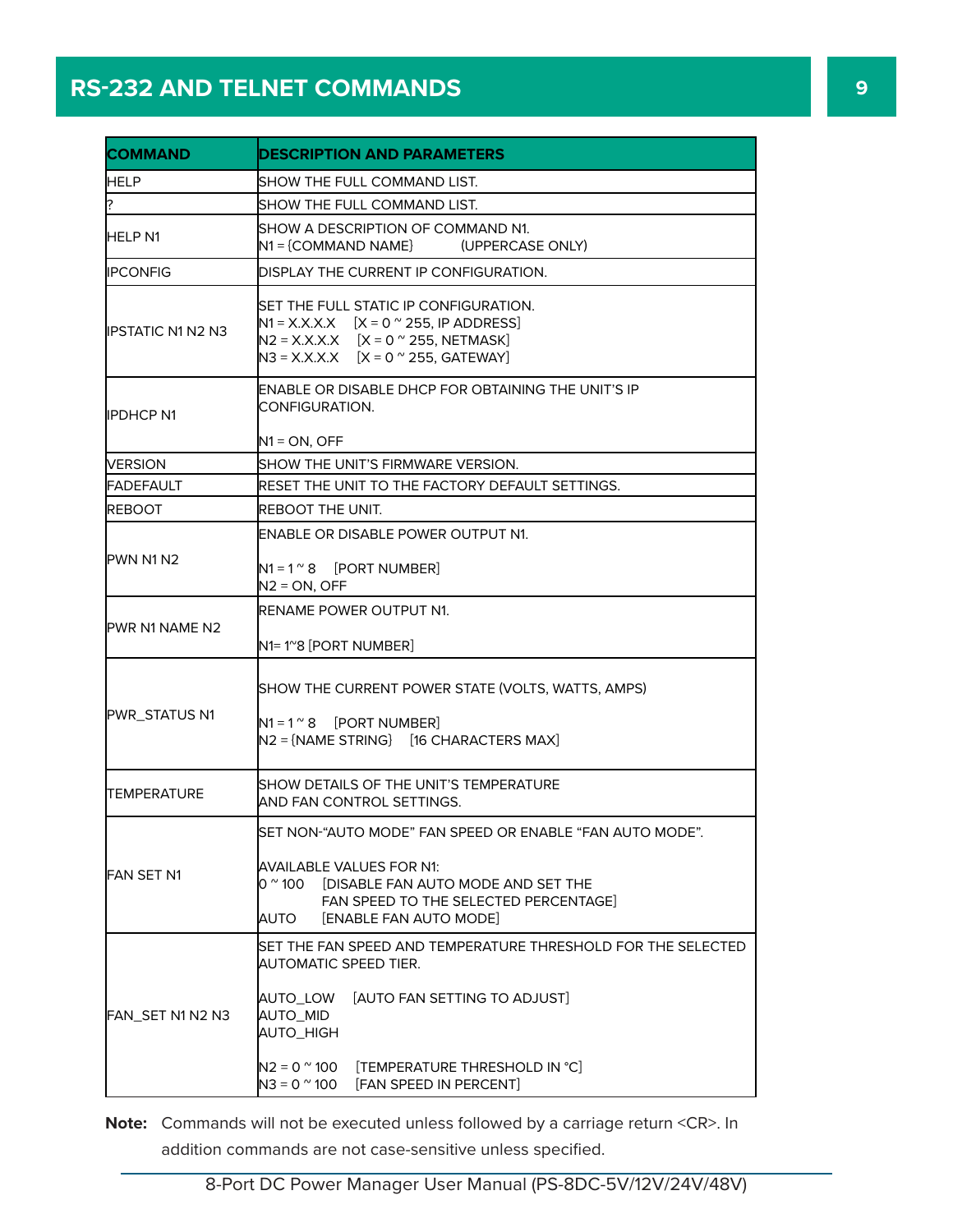**10**

Before attempting to use Telnet control, please ensure that both the unit and the PC/Laptop are connected to the same active network.

| <b>To Access The Command Line Interface (CLI)</b> |                                                                                  |  |  |
|---------------------------------------------------|----------------------------------------------------------------------------------|--|--|
|                                                   | In Windows 7 $\int$ Click Start, type "cmd" in the search filed and press Enter. |  |  |
|                                                   | In Windows $XP$ Click Start, > Run type "cmd" in the search filed and press      |  |  |
|                                                   | Enter.                                                                           |  |  |
| In Windows 7                                      | Click Go > Applications > Utilities > Terminal.                                  |  |  |

of the unit (and the port number if it is non-standard) and hit the "Enter" key. See below for Upon accessing the Command Line Interface (CLI), type "telnet" followed by the IP address reference.

**CLICK ON 8/16 <b>CLICK** 

```
ON THE TOP MENU 
Microsoft Windows [Version 6.1.7601]
Copyright (c) 2009 Microsoft Corporation. All rights reserved.
                                                    TOMIZE AND THEN 
C:\Users\Administrator>telnet 192.168.1.50 23
```
This will establish communication to the desired unit to control. Type "help" to list the available commands.

Note: The unit's default IP address is 192.168.1.50. If the IP address is changed then the IP address required for Telnet access will also change accordingly.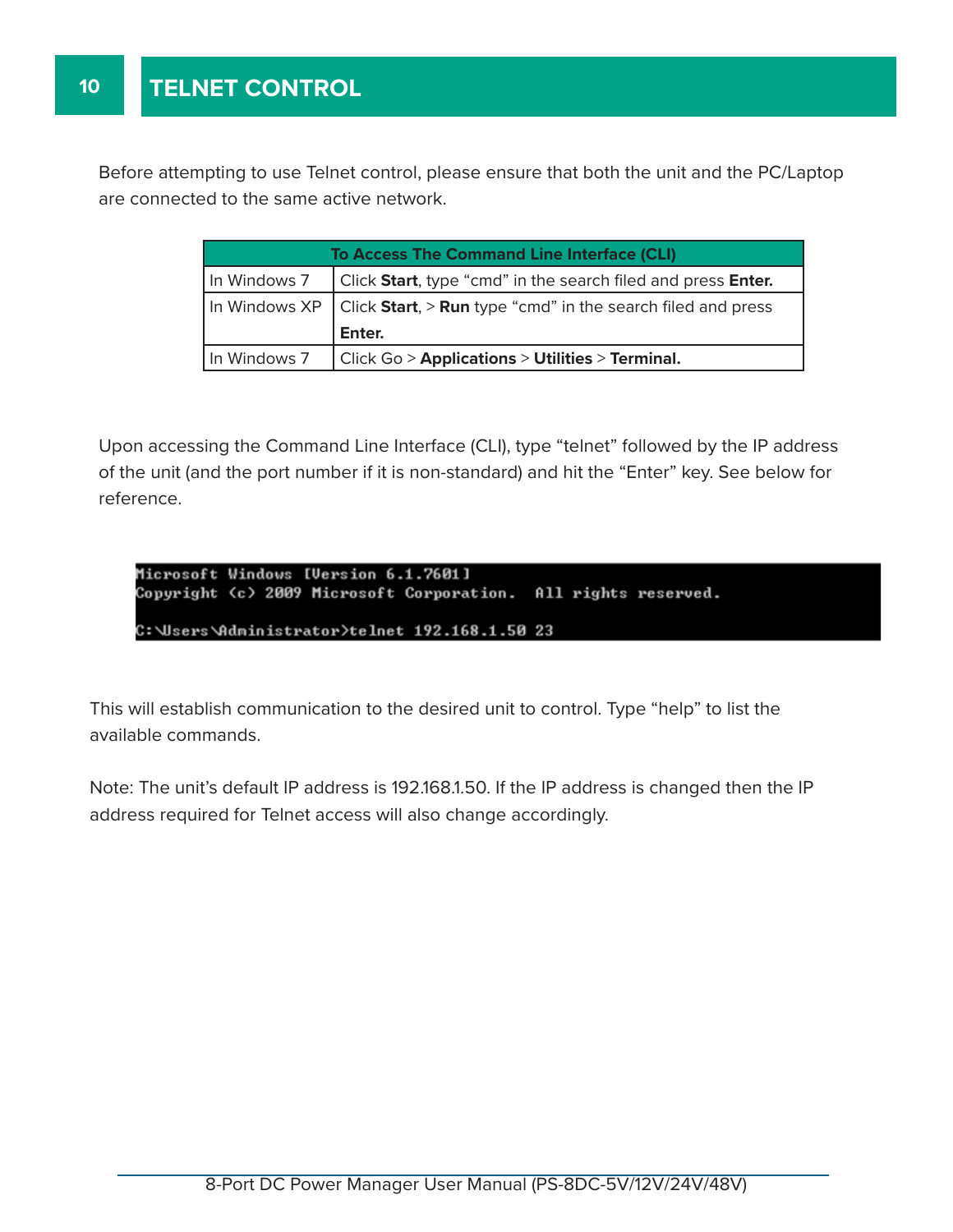### **WEB GUI CONTROL 11 11 11**

#### **BCI Product Discovery Tool**

Please request the BCI Product Discovery Tool from your authorized dealer and save it in a directory in a PC/laptop where you can easily find it.

Connect the unit and the PC/Laptop to the same active network and execute the Product Discovery Tool. Click on the dropdown bar in the "Select a unit to configure" field and a list of devices connected to the local network will show up. Select the desired device. Click on the dropdown bar in the "Select a configuration task" field. Select "Set IP Address" and click Next.

| <b>EXT BCI Product Configuration 2.0</b> |                                  | $\Sigma$<br>▣<br>$\Box$ |
|------------------------------------------|----------------------------------|-------------------------|
|                                          | <b>BCI Product Configuration</b> |                         |
| Select a unit to configure:              |                                  | ۳                       |
| Select a configuration task:             | Set IP Address                   | ٠                       |
|                                          |                                  |                         |
|                                          |                                  |                         |
|                                          |                                  |                         |
|                                          |                                  |                         |
|                                          |                                  | Next                    |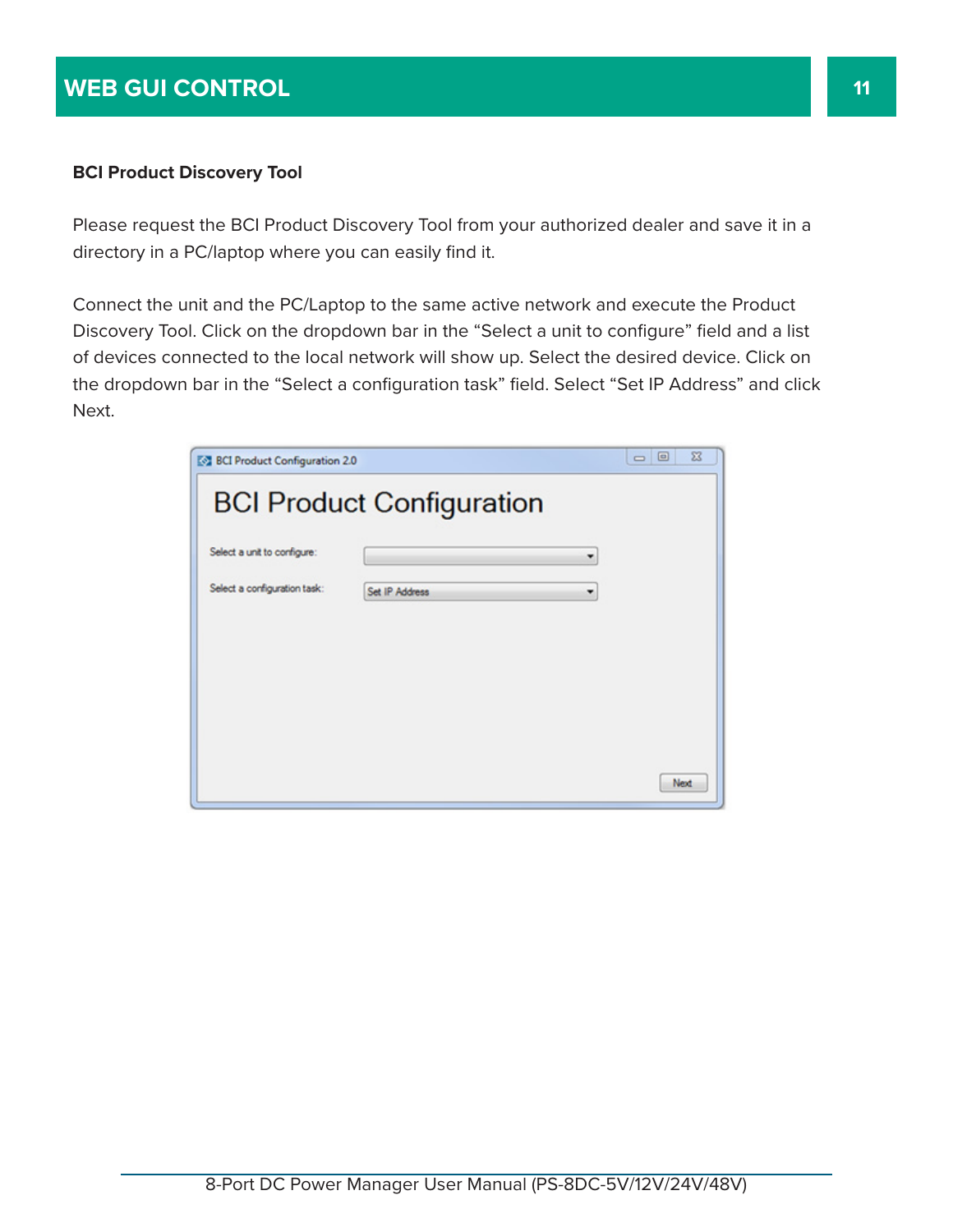In the next section the "IP Address" field will display the assigned IP address of the desired device. Copy the IP address and paste it to the address bar of your internet browser.

| <b>EXTIP Address Configuration</b> |                          | $\mathbf x$<br>-0<br>œ |
|------------------------------------|--------------------------|------------------------|
|                                    | IP Address Configuration |                        |
|                                    |                          |                        |
| Use DHCP                           |                          |                        |
| <b>IP Address:</b>                 | 192.168.1.50             |                        |
| Subnet Mask:                       | 255.255.255.0            |                        |
| Gateway:                           | 192.168.1.1              |                        |
|                                    |                          |                        |
| Cancel                             |                          | Configure              |

**Note**: The unit's default IP address is 192.168.1.50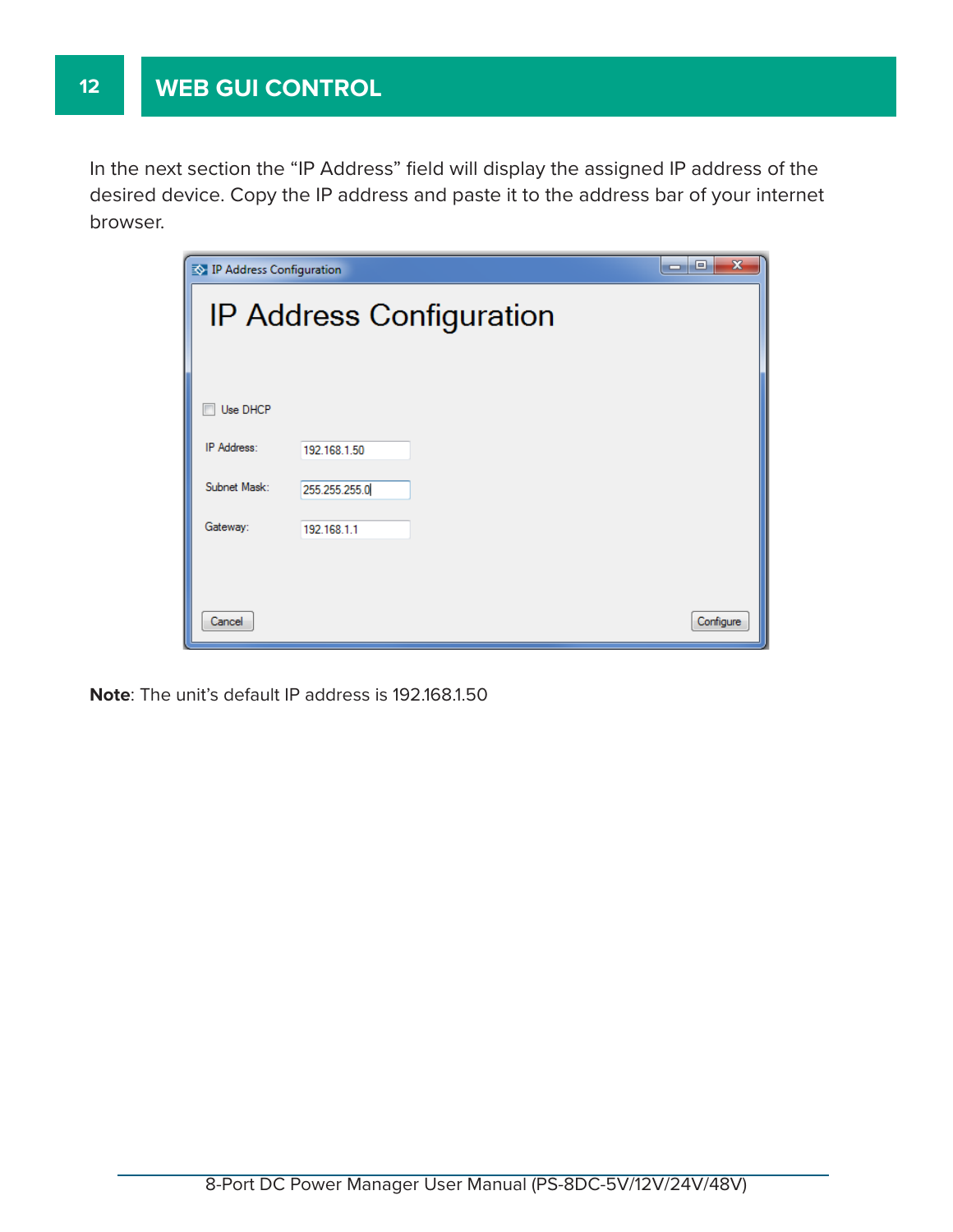#### **WebGUI Overview**

After connecting to the WebGUI's address in a web browser, log into the unit by entering the appropriate user name and password.

Default username and password: **admin**

| Login           |               |
|-----------------|---------------|
| <b>Username</b> |               |
| Password        |               |
|                 | <b>Submit</b> |
|                 |               |

All primary functions of this unit are controllable via the built in WebGUI, including Status, Device Settings, Schedule, and System Settings. The individual functions will be introduced in the following section.

#### **Status**

This tab displays the current status of the various components of the unit in real-time.

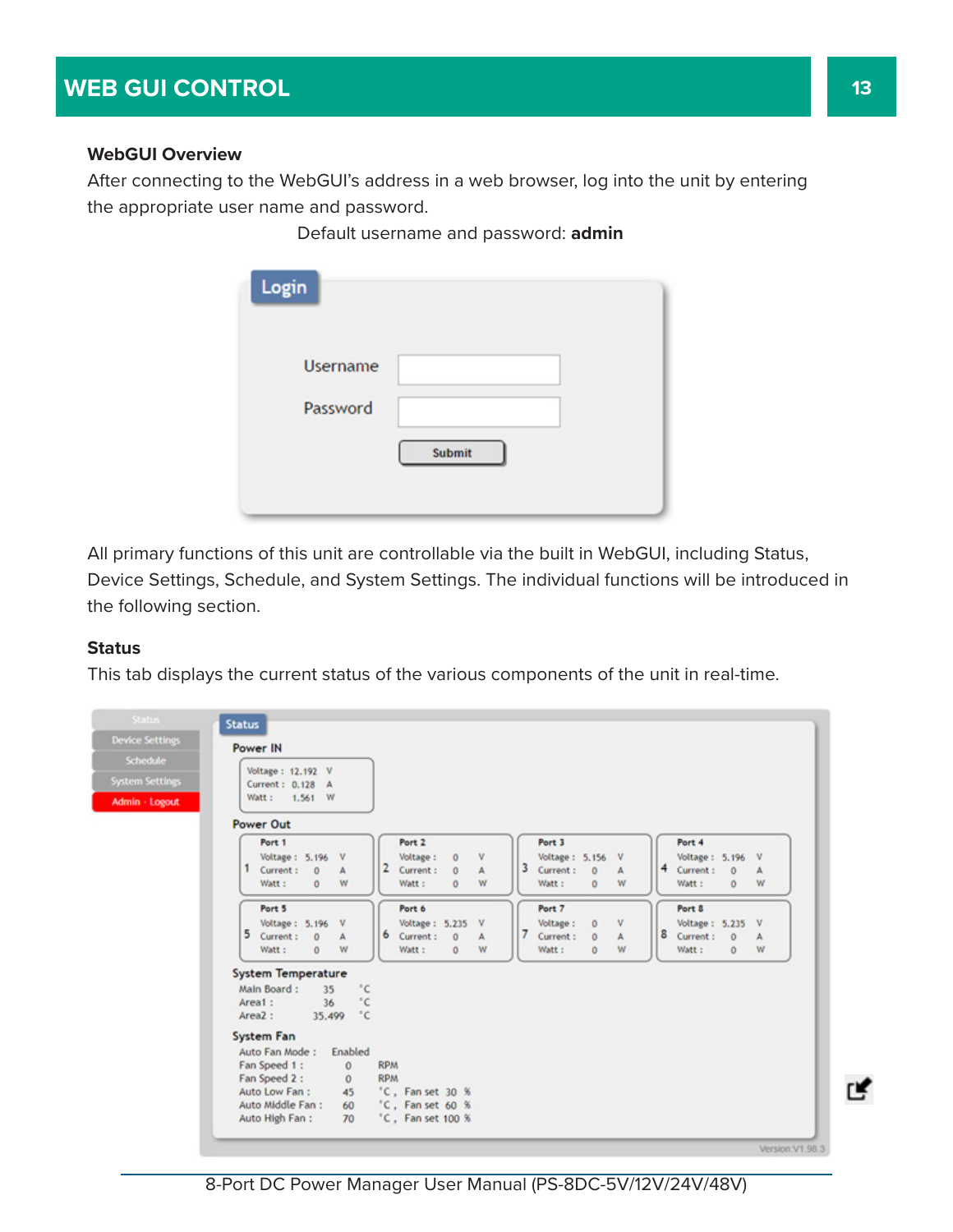#### **14 WEB GUI CONTROL**

- (1) **Power In**: Displays the voltage, current, and wattage of the unit's main power supply.
- (2) **Power Out:** Displays the voltage, current and wattage of each of the 8 individual power outputs.
- (3) **System Temperature:** Displays the unit's temperature as measured at 3 locations inside the case on the PCB.
- (4) **System Fan:** Displays the current state of 2 external fans (optional) including individual fan RPM, and the current fan speed thresholds, if auto mode is enabled.

#### **Device Settings**

This tab provides controls for all 8 power output ports as well as control over the optional external fans' speed and temperature thresholds.

| Status.<br><b>Device Settings</b>                    | Device                                                                                                                                                                                                    |
|------------------------------------------------------|-----------------------------------------------------------------------------------------------------------------------------------------------------------------------------------------------------------|
| Schedule<br><b>System Settings</b><br>Admin - Logout | Power Out<br>Name: Port 2<br>Name: Port 3<br>Name: Port 4<br>Name: Port 1<br>Save<br>Save<br>Save<br>Save<br>Port 1<br>$2^{Part2}$<br>Port 3<br>$\mathbf{q}$ Port 4<br>ä<br>ł.<br>OFF<br>ON.<br>ON<br>ON. |
|                                                      | Name: Port 6<br>Name: Port 7<br>Name: Port 8<br>Name: Port 5<br>Save.<br>Save<br>Save<br>Save<br>Port 8<br>5 Port 5<br>Port 6<br>Port 7<br>8<br>6<br>OFF<br>ON<br>ON<br>ON                                |
|                                                      | <b>Fan Setting</b><br>Auto Fan Mode:<br><b>ENABLED</b><br>Auto Low Fan:<br>45 °C .                                                                                                                        |
|                                                      | ۰<br>30 % <b>D</b><br>Auto Middle Fan: 60 °C ·<br>۰<br>60 % <b>D</b>                                                                                                                                      |
|                                                      | Auto High Fan : 70 °C .<br>۰<br>$100 \times \Box$<br>u                                                                                                                                                    |

- (1) **Power Out:** This section provides control over each individual power output. The outputs may be turned on, turned off, and renamed.
- (2) **Fan Setting**: This section provides controls for any connected fans. When Auto Fan Mode is enabled the fan speed will be controlled based on the three user-defined temperature thresholds and speed selections. The preferred fan speed at each threshold is also user configurable. If Auto Fan Mode is disabled, the fan speed can be set as a static percentage of maximum power. If two fans are connected to the unit, both will follow the same settings.
- **Note**: The highest of the three System Temperature measurements is used to determine which Auto Fan Mode speed (low, middle, or high) is active when Auto Fan Mode is enabled.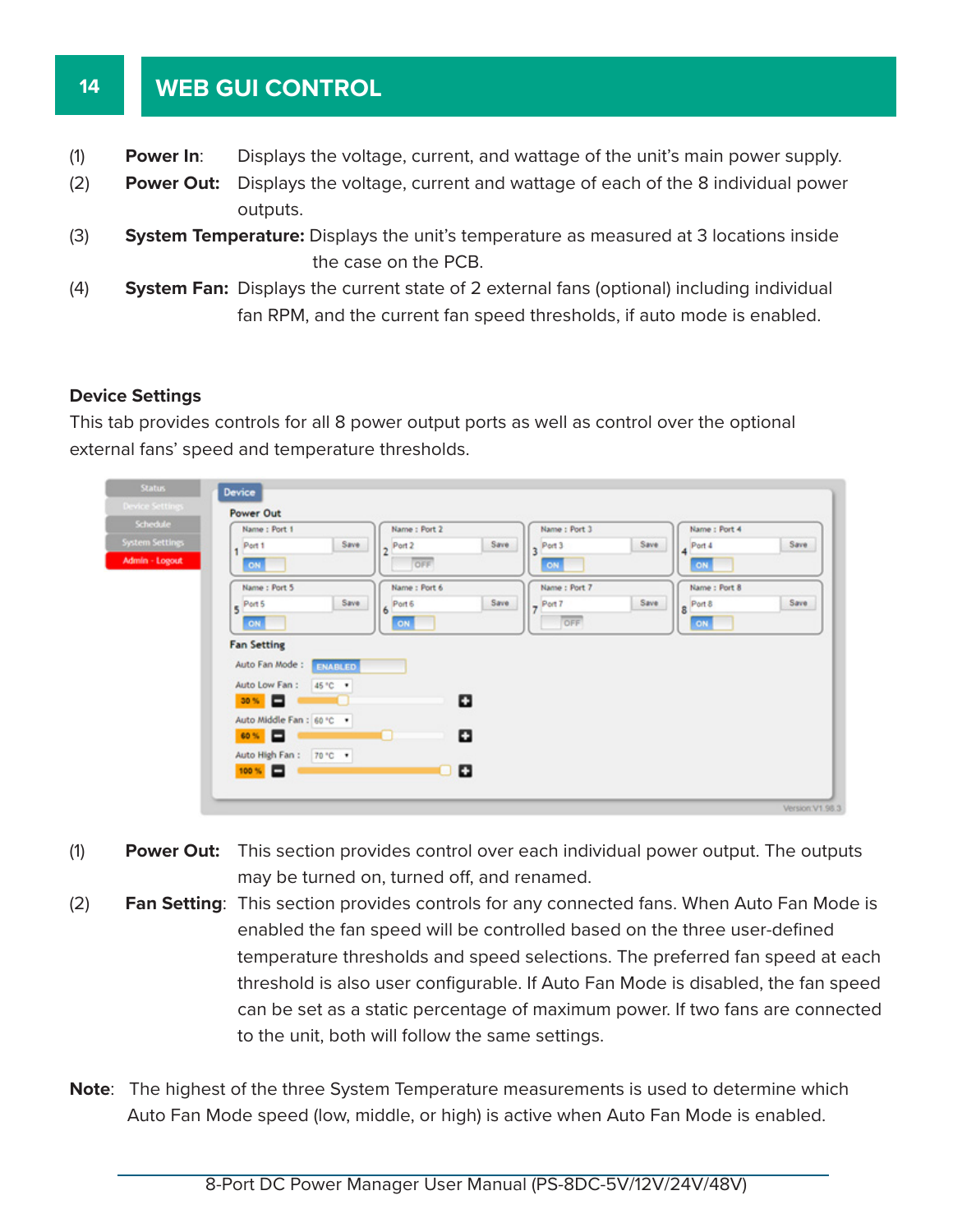#### **Schedule**

The Schedule tab provides multiple ways to automate and schedule the powering on and off of any of the 8 power ports on this unit.

| Schedule               | Active |       | Weekly                  | Hour | Minute          | Second  | Power Out | ONICEF | Edit | Delete     |
|------------------------|--------|-------|-------------------------|------|-----------------|---------|-----------|--------|------|------------|
| <b>System Settings</b> | v      |       | Mon.Tue.Wed.Thu.Fri     | 09   | 30 <sub>2</sub> | $^{00}$ | Port 1    | ON     | Edit | Remove     |
| Admin - Logout         | v      |       | Mon. Tue, Wed. Thu, Fri | 18   | 15              | 00      | Port 1    | OFF    | Edit | Remove     |
|                        | v      |       | Sat                     | 06   | 00              | $^{00}$ | Port 5    | ON     | Edit | Remove     |
|                        | v      |       | Sun                     | 20   | 15              | $^{00}$ | Port 5    | OFF    | Edit | Remove     |
|                        |        |       |                         |      |                 |         |           |        | Edit | Remove     |
|                        |        |       |                         |      |                 |         |           |        | Edit | Remove   - |
|                        | Once   |       |                         |      |                 |         |           |        |      |            |
|                        | Active | Month | Date                    | Hour | Minute          | Second  | Power Out | ON/OFF | Edit | Delete     |
|                        | v      | 08    | 31                      | 06   | 03              | 15      | Port 8    | ON     | Edit | Remove     |
|                        |        |       |                         |      |                 |         |           |        | Edit | Remove     |
|                        |        |       |                         |      |                 |         |           |        | Edit | Remove     |
|                        |        |       |                         |      |                 |         |           |        | Edit | Remove     |
|                        |        |       |                         |      |                 |         |           |        | Edit | Remove     |
|                        |        |       |                         |      |                 |         |           |        | Edit | Remove     |
|                        |        |       |                         |      |                 |         |           |        |      |            |

(1) **Repeat Mode:** Items in this section will execute at their set times on the selected days (Sunday through Saturday) every week as long as they are marked as "Active".

| Schedule - Repeat 1 Edit |         |                     |                            |        |        |             |        |
|--------------------------|---------|---------------------|----------------------------|--------|--------|-------------|--------|
| Active                   |         |                     |                            |        |        |             |        |
| <b>ACTIVE</b>            |         |                     |                            |        |        |             |        |
| Weekly                   |         |                     |                            |        |        |             |        |
| Mon<br>8un               | $V$ Tue | Med<br><b>C</b> Thu | <b>C</b> Fil<br>$\Box$ Sat |        |        |             |        |
| Time                     |         |                     |                            |        |        |             |        |
| 09:00:00                 |         |                     |                            |        |        |             |        |
| Power Out                |         |                     |                            |        |        |             |        |
| <sup>®</sup> Port 1      | Port 2  | Port 3              | Port 4                     | Port 5 | Port 6 | O Port 7    | Port 8 |
| Power ON/OFF             |         |                     |                            |        |        |             |        |
| ON                       |         |                     |                            |        |        |             |        |
|                          |         |                     |                            |        |        | Save Change | Cancel |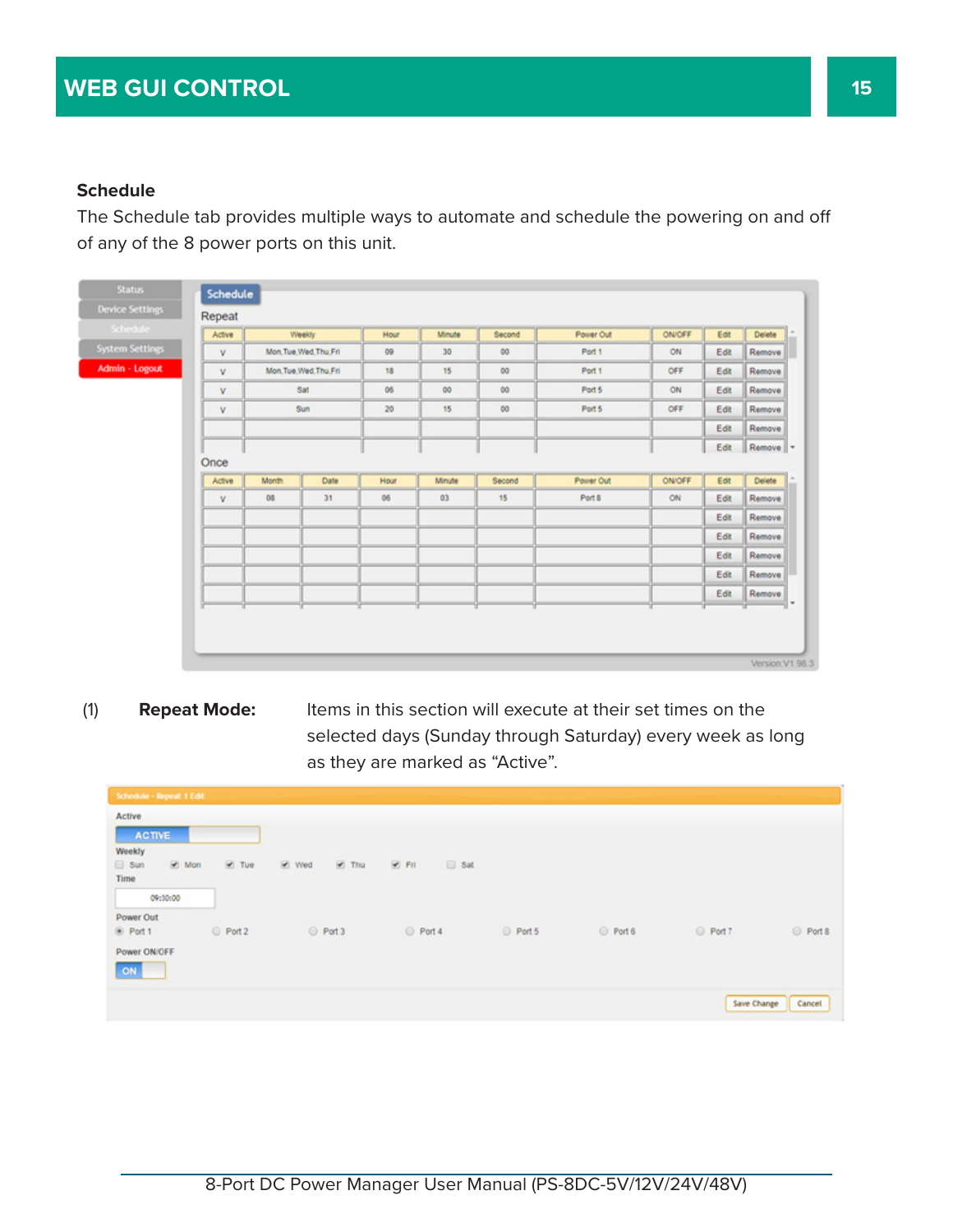### **WEB GUI CONTROL**

(2) **Once Mode:** Items in this section are scheduled to occur a single time on a specific date at the specified time. Each item will automatically change to "None Active" after they have been executed once.

| Schedule - Once 1 Edit |             |        |          |        |        |          |                       |
|------------------------|-------------|--------|----------|--------|--------|----------|-----------------------|
| Active                 |             |        |          |        |        |          |                       |
|                        | NONE ACTIVE |        |          |        |        |          |                       |
| Date & Time            |             |        |          |        |        |          |                       |
| 00-00 00:00:00         |             |        |          |        |        |          |                       |
| Power Out              |             |        |          |        |        |          |                       |
| C Port 1               | O Port 2    | Port 3 | @ Port 4 | Port 5 | Port 6 | O Port 7 | Port 8                |
| Power ON/OFF           |             |        |          |        |        |          |                       |
| OFF                    |             |        |          |        |        |          |                       |
|                        |             |        |          |        |        |          |                       |
|                        |             |        |          |        |        |          | Save Change<br>Cancel |

**Note**: Each schedule item must be set as "Active" in order for it to activate at the desired scheduled time.

#### **System Settings**

This tab provides system configuration options including changing the network settings, downloading/restoring saved system configurations, modifying the username and password, system time setting, and updating the firmware.

| <b>Status</b>           | System                                |  |  |  |  |
|-------------------------|---------------------------------------|--|--|--|--|
| <b>Device Settings</b>  | Network                               |  |  |  |  |
| Schedule                | IP Mode:<br><b>STATIC IP</b>          |  |  |  |  |
| <b>System Settings:</b> | 192.168.1.50<br>IP:                   |  |  |  |  |
| Admin - Logout          | 255 255 255.0<br>Netmask:             |  |  |  |  |
|                         | 192.168.1.254<br>Gateway:             |  |  |  |  |
|                         |                                       |  |  |  |  |
|                         | Save<br>Web User Setting              |  |  |  |  |
|                         | Username                              |  |  |  |  |
|                         | Old Password                          |  |  |  |  |
|                         | Save<br>New Password                  |  |  |  |  |
|                         | Confirm Password                      |  |  |  |  |
|                         | System Time:                          |  |  |  |  |
|                         | 2017-08-10-Thu 15:46:57               |  |  |  |  |
|                         | Save                                  |  |  |  |  |
|                         | Download Current Configuration        |  |  |  |  |
|                         | Download                              |  |  |  |  |
|                         | Restore Configuration                 |  |  |  |  |
|                         | Choose File No file chosen<br>Restore |  |  |  |  |
|                         | Firmware Upgrade                      |  |  |  |  |
|                         | Choose File No file chosen            |  |  |  |  |
|                         | Upgrade                               |  |  |  |  |
|                         | Version V1.98.3                       |  |  |  |  |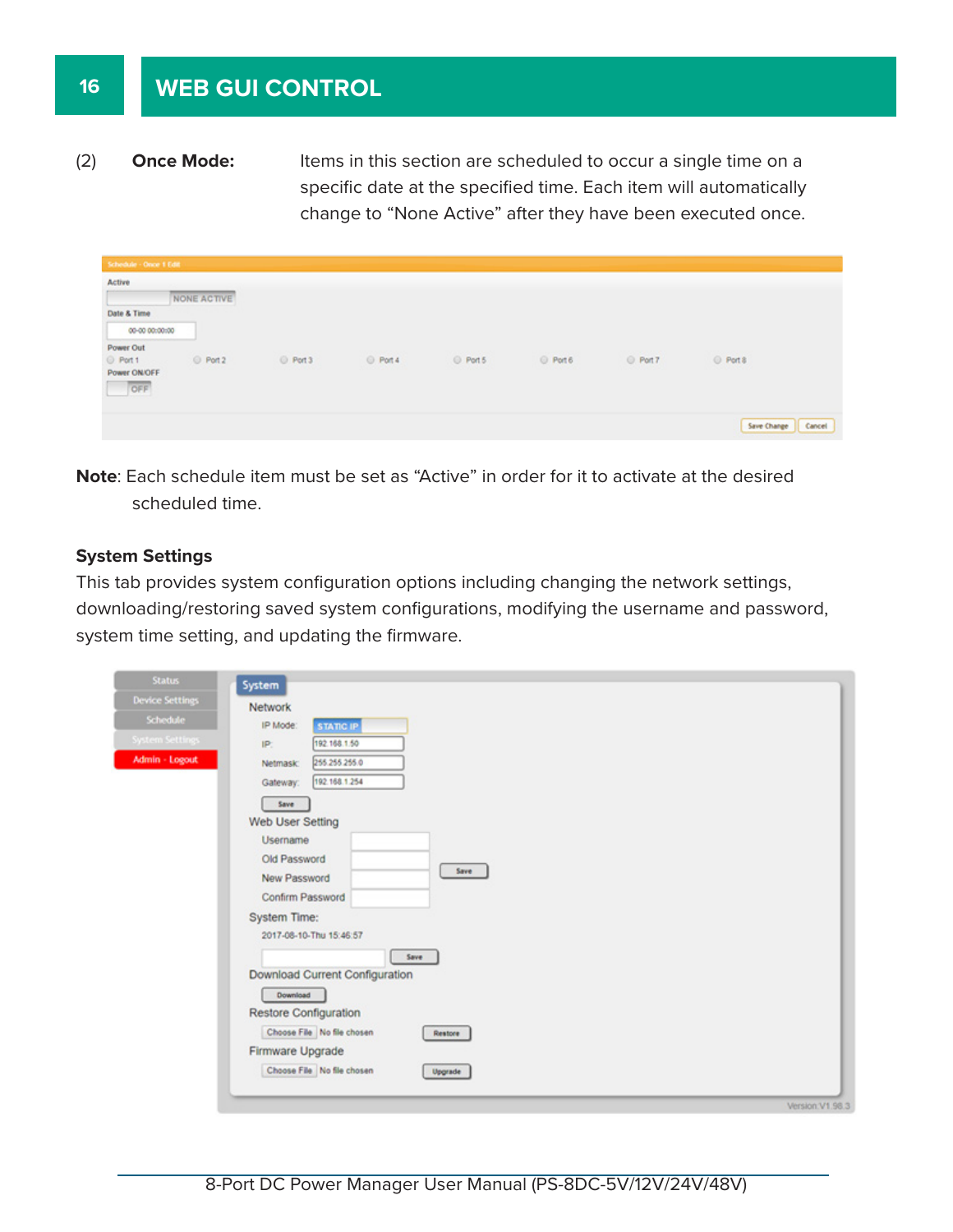### **WEB GUI CONTROL 17**

- (1) **Network:** This section allows for setting the unit to either Static or DHCP mode for its IP information. When in Static mode, the IP, Netmask and Gateway may be set manually.
- (2) **Web User Setting:** This section allows for the login password to be changed. The username is "admin" and the default password is also "admin".
- (3) **System Time:** This section allows user to set the system time and date.

Note: The new setting will not take effect until "Save" is clicked.

| (4) Download Current Configuration: | This section allows the user to download the current      |  |  |
|-------------------------------------|-----------------------------------------------------------|--|--|
|                                     | system configuration to a local PC for restoration later. |  |  |

- (5) **Restore Configuration**: This section allows user to restore a previously downloaded system configuration.
- (6) **Firmware Upgrade**: This section allows for new firmware to be uploaded into the unit.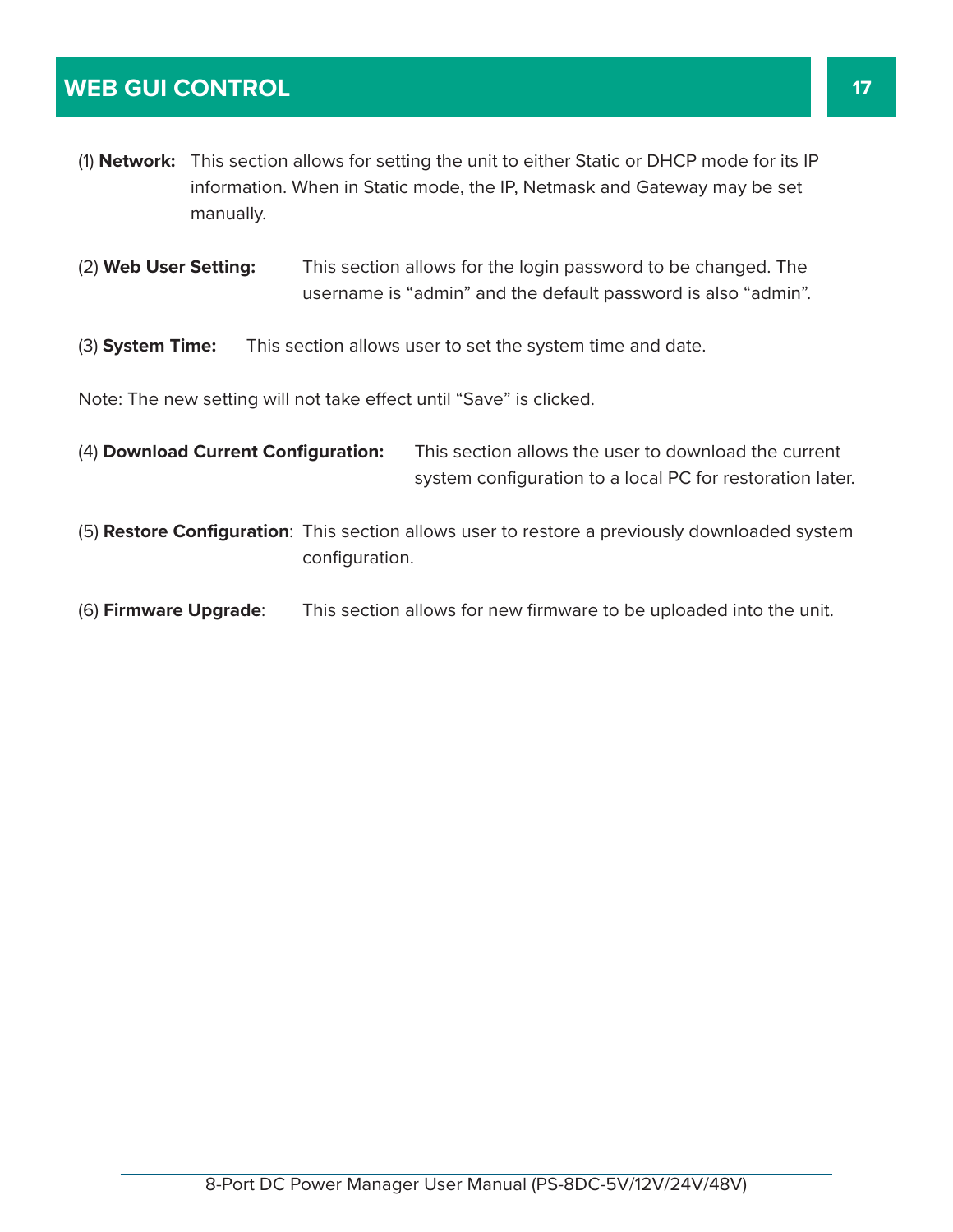

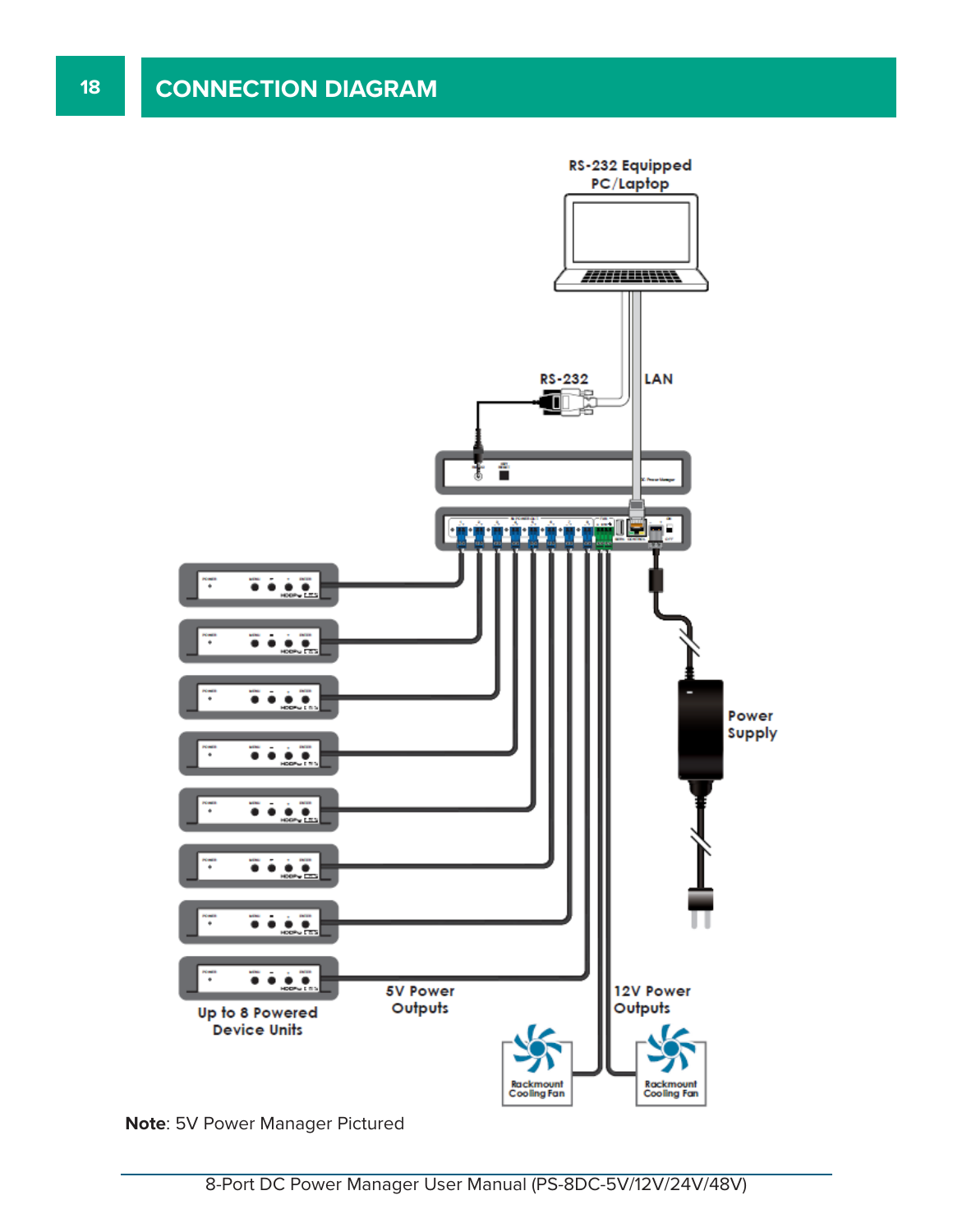## **SPECIFICATIONS 19**

| <b>CONTROL PORTS</b>         |                                                                             |  |
|------------------------------|-----------------------------------------------------------------------------|--|
| <b>Ports</b>                 | Ethernet, RS-232, USB A (Service<br>Port)                                   |  |
| <b>OUTPUT PORTS</b>          |                                                                             |  |
| <b>Ports</b>                 | 2-pin Terminal Block x 8<br>4-pin Terminal Block x 1 (For Fan)              |  |
| <b>RS-232</b>                |                                                                             |  |
| <b>Signal Format</b>         | RS-232                                                                      |  |
| <b>Baud Rate</b>             | 19200 bps                                                                   |  |
| Connector                    | 3.5mm Input Jack                                                            |  |
| <b>STATUS LED INDICATORS</b> |                                                                             |  |
| Power Out 1 <sup>~</sup> 8   | Indicates output power is present.<br>LED will turn off if port is disabled |  |

#### **POWER RATING (MAX) PS-8DC-5V 5V@3A, 15W/port PS-8DC-12V 12V@1.25A, 15W/port PS-8DC-24V 24V@0.625A, 15W/port PS-8DC-48V 48V@0.300A, 14.4W/port** RS232

#### **PHYSICAL**

| Dimensions PS-8DC-5V 8.33"(W)  |          |
|--------------------------------|----------|
| Dimensions PS-8DC-12V 8.33"(W) |          |
| Dimensions PS-8DC-24V 8.33"(W) |          |
| Dimensions PS-8DC-48V 8.33"(W) |          |
| <b>Power Rating</b>            | 12V DC.  |
|                                | 12V DC.  |
|                                | 24V DC,  |
|                                | $48V$ DC |

 $\times$  4.41"(D)  $\times$  0.94"(H) **Dimensions PS-8DC-12V** 8.33"(W) x 4.41"(D) x 0.94"(H)  $\times$  4.61"(D)  $\times$  0.94"(H) **Dimensions PS-8DC-48V** 8.33"(W) x 4.61"(D) x 0.94"(H) 12.5A (PS-8DC-5V) 12.5A (PS-8DC-12V) 6.25A (PS-8DC-24V) 48V DC 3.12A (PS-8DC-48V) **Operating Temperature** 0 to 40°C, operating **Humidity** 20 to 90% RH, Non-Condensing

#### **CERTIFICATIONS**

**CE, FCC**

#### **GREEN COMPLIANCE**

#### **RoHS**

#### **ORDER INFORMATION**

| PS-8DC-5V         | 5V Power Manager  |
|-------------------|-------------------|
| <b>PS-8DC-12V</b> | 12V Power Manager |
| <b>PS-8DC-24V</b> | 24V Power Manager |
| <b>PS-8DC-48V</b> | 48V Power Manager |
|                   |                   |

**Included Accessories** 5 VDC Power Adapter for PS-8DC-5V 12 VDC Power Adapter for PS-8DC-12V 24 VDC Power Adapter for PS-8DC-24V 48 VDC Power Adapter for PS-8DC-48V Power Cord x 1

> 2-pin Terminal Block to DC Power Adapter Cable x 8 Fan Power/Control Cable x 1

3.2mm to 9-pin D-sub Adapter Cable x 1

#### **PANEL DRAWING**



**PS-8DC-5V**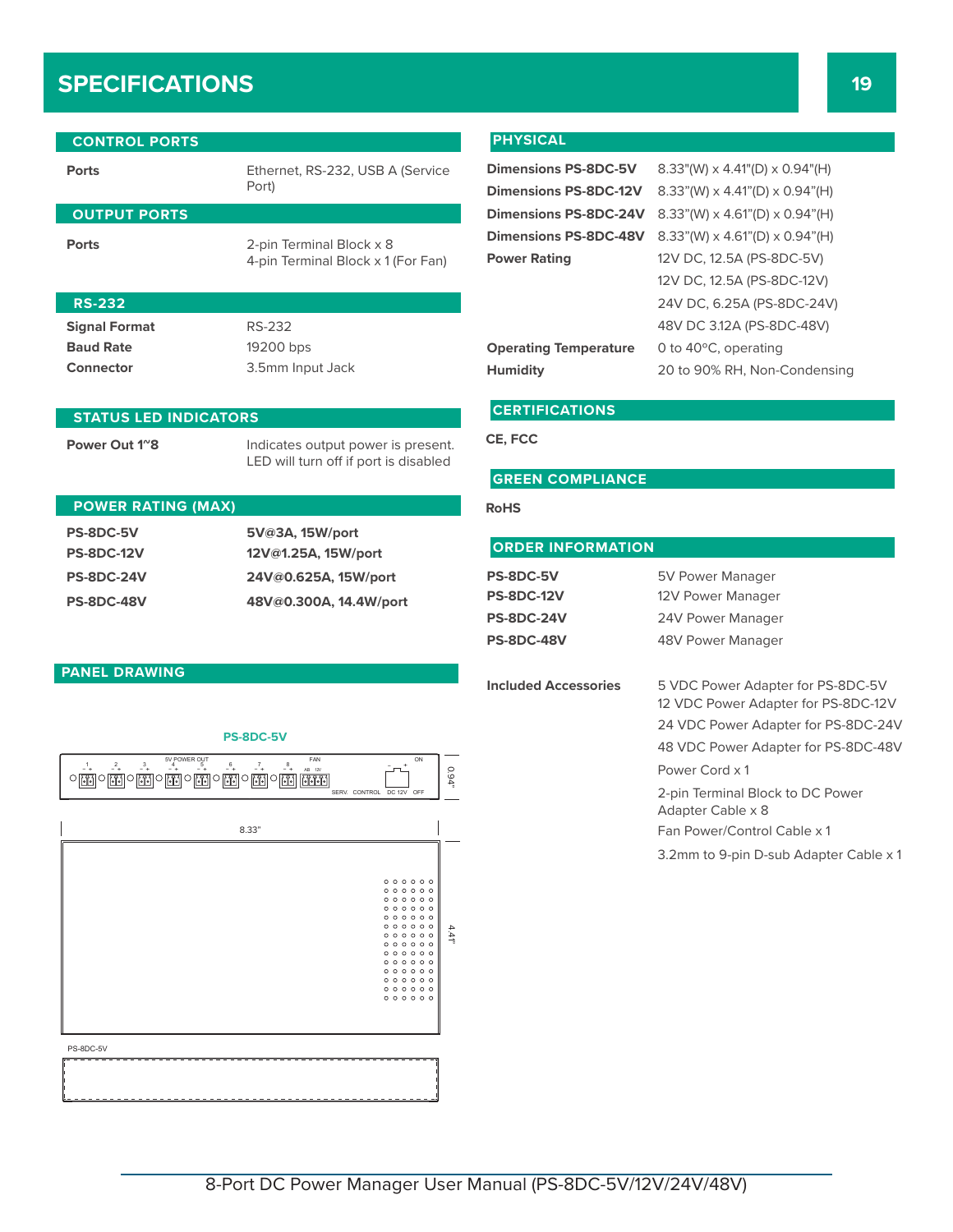5.1 Replacement Policy

Standard products found defective on arrival (DOA) will be replaced, based on availability, within 24 to 48 hours anywhere in the U.S. Please call Customer Service at 800-214-0222 for information.

#### 5.2 Return/Repair Service

The PS-8DC Power Manager Series contains no user serviceable components. If you have a problem with your unit, please contact the Customer Service Department. To facilitate our return/ repair processing please contact Broadata Communications, Inc. to obtain a Return Material Authorization (RMA). Please include the following information:

- Product Model Number
- Serial Number
- Complete Description of Problem
- Hardware Installation Description

Broadata Communications, Inc. 2545 West 237th Street, Suite K Torrance, CA 90505 1-800-214-0222 (310) 530-1416 (310) 530-5958 (Facsimile) e-mail: CustomerService@Broadatacom.com

Website: www.broadatacom.com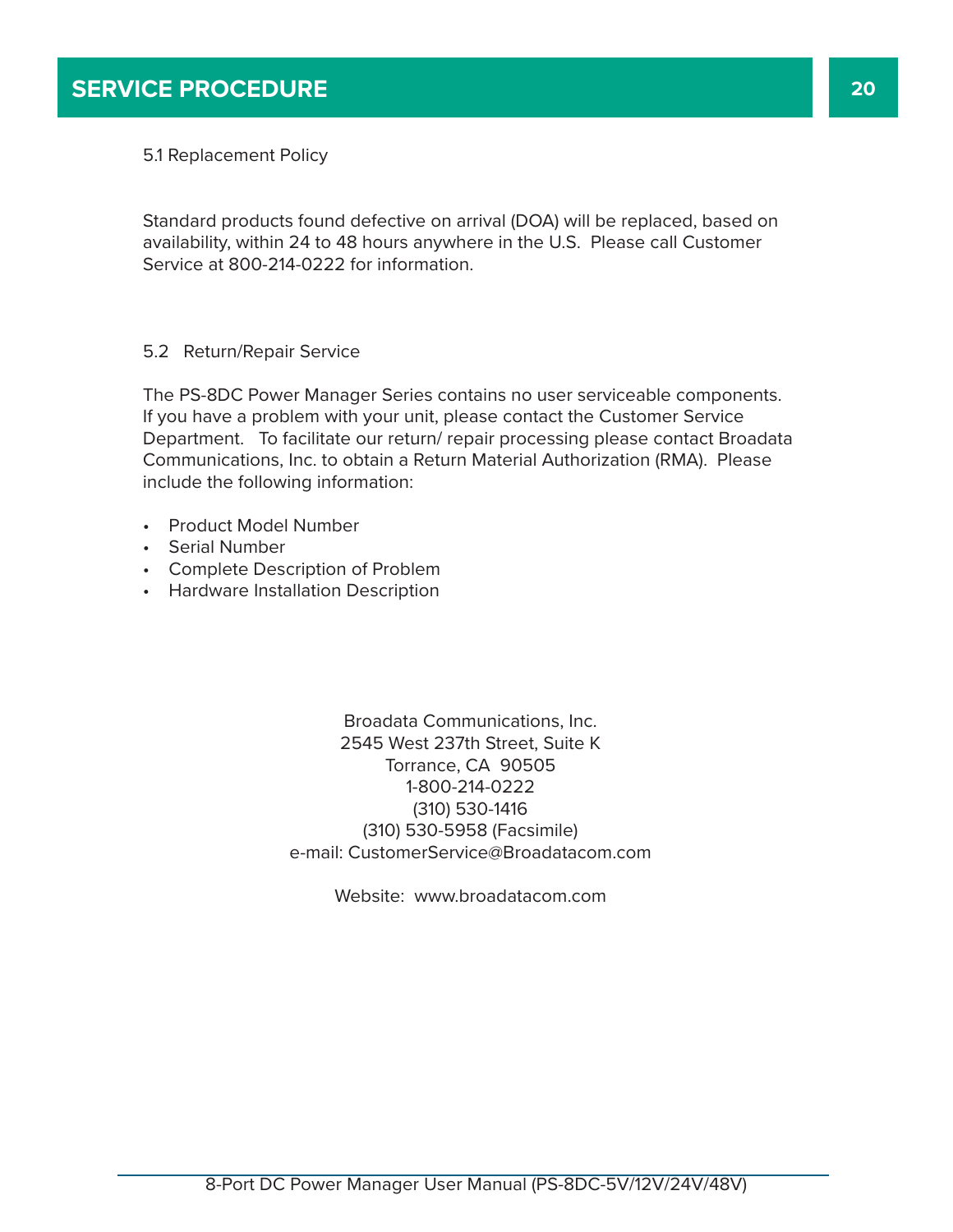#### 6.0 LIMITED WARRANTY

Broadata Communications, Inc. (BCI) warrants, for a period of one year from date of shipment, each product sold shall be free from defects in material and workmanship. BCI will correct, either by repair, or at BCI's election, by replacement, any said products that in our sole discretion prove to be defective and are returned to the manufacturing location within 30 days after such defect is ascertained. All warranties are limited to defects arising under normal use and do not include malfunctions or failure resulting from misuse, abuse, neglect, alterations, electrical power problems, usage not in accordance with product instructions, improper installation, or damage determined by BCI to have been caused by the Buyer or repair made by a third party. Limited warranties granted on products are to the initial customer end-user and are not transferable. OUR LIABILITY UNDER THIS WARRANTY SHALL IN ANY CASE BE LIMITED TO THE INVOICE VALUE OF THE PRODUCT SOLD AND BCI SHALL NOT BE LIABLE TOANYONE FOR CONSEQUENTIAL OR INCIDENTAL DAM-AGES ARISING FROM THE USE OF ITS PRODUCTS OR THE SALE THEREOF. We make NO WARRANTY AS TO THE MERCHANTABILITY OF ANY GOODS, OR THAT THEY ARE FIT FOR ANY PARTICULAR PURPOSE OR END APPLICATION NOR DO WE MAKE ANY WARRANTY, EXPRESSED OR IMPLIED OTHER THAN AS STATED ABOVE.